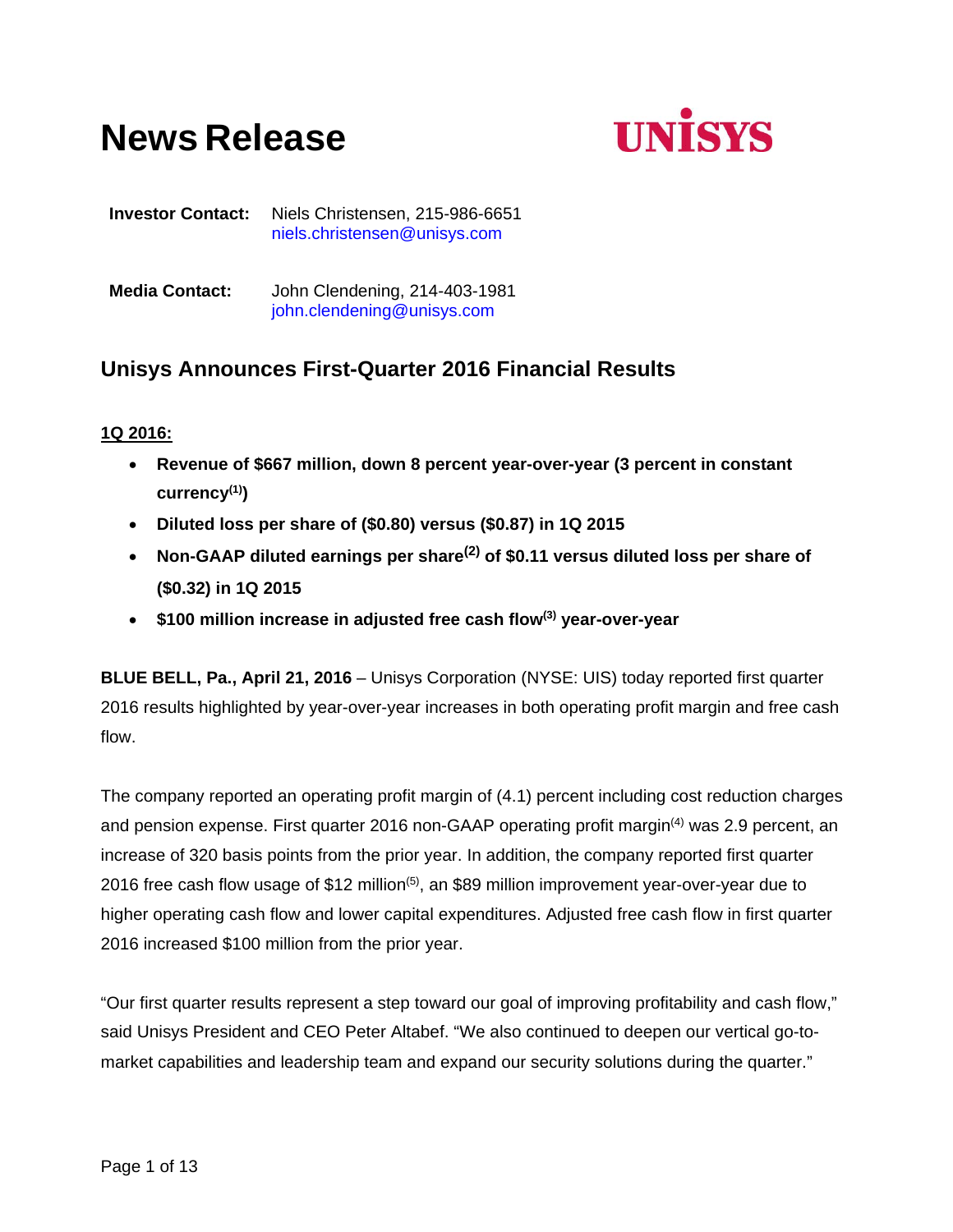## **Summary of First Quarter 2016 Business Results**

Company:

- Revenue of \$667 million declined 8 percent year-over-year; down 3 percent in constant currency.
- Overall operating profit margin of (4.1) percent includes cost reduction charges and pension expense. First quarter 2016 non-GAAP operating profit margin was 2.9 percent, an increase of 320 basis points from the prior year.

Services:

- Services revenue, which represented 89 percent of total revenue, declined by 7 percent, down 2 percent in constant currency.
- Services operating profit margin was 0.7 percent, an increase of 200 basis points from the prior year, reflecting the benefit of cost reduction actions taken during the past twelve months.

Technology:

- Technology revenue, which represented 11 percent of total revenue, declined 13 percent, down 10 percent in constant currency, reflecting reduced ClearPath Forward™ revenue, which can vary significantly from quarter-to-quarter based on the timing of license renewals.
- Operating profit margin improved to 18.1 percent from 5.2 percent in the prior year due to the benefit of operating cost reductions.

Cash Flow:

- First quarter 2016 free cash flow usage of \$12 million improved \$89 million year-over-year due to higher operating cash flow and lower capital expenditures. Adjusted free cash flow in first quarter 2016 increased \$100 million to \$38 million from the prior year.
- During the first quarter 2016, the company completed a convertible senior notes offering that generated net proceeds of approximately \$160 million.
- At March 31, 2016, the company had \$514 million in cash.

## **Executing on Business Strategy**

Unisys business strategy, laid out in 2015, is to execute on several key areas for improved business performance in 2016: go-to-market vertical market orientation; security solutions, most notably Unisys Stealth™; and higher-value, advisory consulting services. The company has announced business wins, strategic moves and implementation successes covering each of these areas, including in the past week:

 The global delivery of Unisys Stealth(cloud)™ on the Microsoft Azure Cloud, a platform used by more than 66 percent of Fortune 500 companies in 140 countries.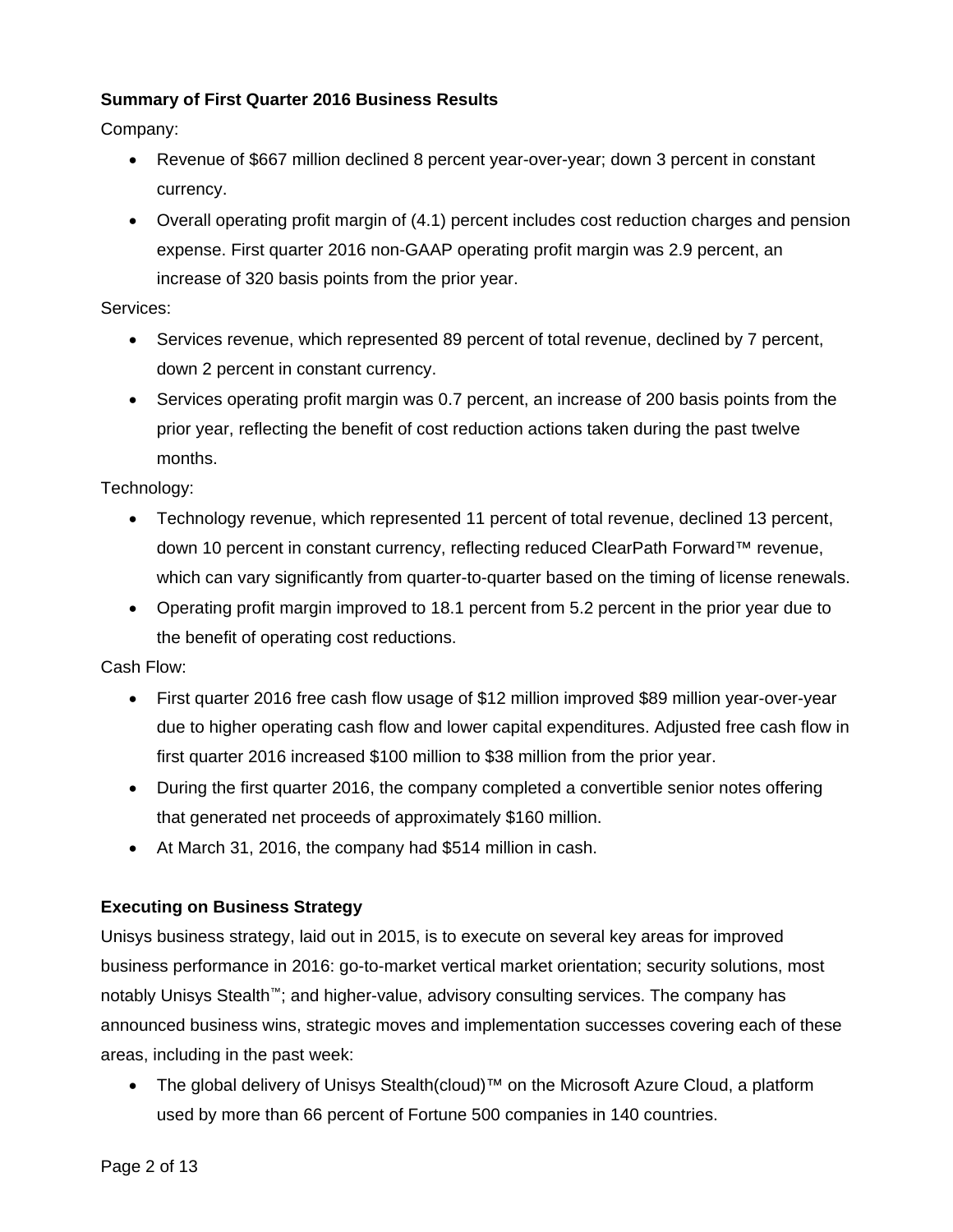- The successful implementation of Stealth(core) to protect ANGKASA's self-service banking kiosks in Malaysia.
- A new agreement to deliver Stealth(mobile) to Mitel clients. Mitel is a new Unisys client that will use Stealth to protect its systems, data and intellectual property and leverage Stealth to protect users across its global network.
- A contract with the State of Washington, Division of Child Support, Department of Social & Health Services to deliver managed data center services and ClearPath Forward services.
- A contract with China's HubSky, a new Unisys client, to deliver cloud/data center design and consulting services.

In addition, the company made three major leadership announcements in Q1:

- Inder M. Singh as senior vice president and chief marketing and strategy officer. Immediately prior to joining Unisys, Singh was a managing director at SunTrust Robinson Humphrey, Inc., where he provided equity research and advice across the technology, media and telecommunications sectors. Singh has also held strategy and financial leadership positions at Comcast, Cisco Systems, and AT&T.
- Andy Stafford as senior vice president of Services. Most recently, Stafford was a senior managing director at Accenture, where he led the firm's Global Delivery Network for Technology. Prior to Accenture, Stafford held senior positions with Xchanging, Virgin Group, Deloitte Consulting, Computacenter and Andersen Consulting.
- Eric Crabtree as the global leader of our Financial Services vertical industry group. Crabtree most recently served as managing director of omni-channel banking at Royal Bank of Scotland. He previously held senior executive leadership positions at Barclays Bank and Washington Mutual, and founded an advisory and consulting firm focused on the financial services industry.

## **Conference Call**

Unisys will hold a conference call today at 5:30 p.m. Eastern Time to discuss its results. The listenonly Webcast, as well as the accompanying presentation materials, can be accessed on the Unisys Investor Web site at www.unisys.com/investor. Following the call, an audio replay of the Webcast, and accompanying presentation materials, can be accessed through the same link.

## **Non-GAAP Information**

Unisys reports its results in accordance with Generally Accepted Accounting Principles (GAAP) in the United States. However, in an effort to provide investors with additional perspective regarding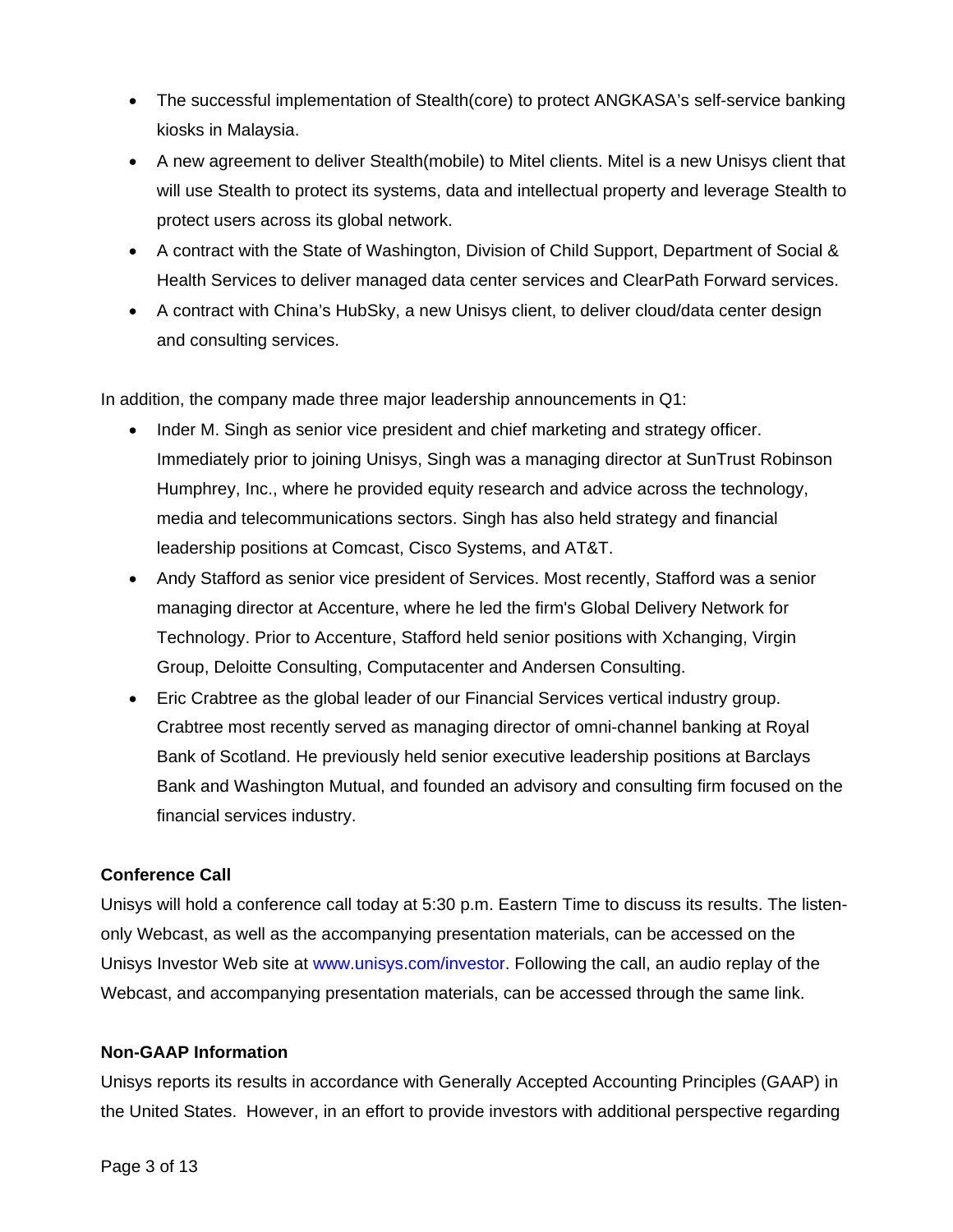the company's results as determined by GAAP, the company also discusses, in its earnings press release and/or earnings presentation materials, non-GAAP information which management believes provides useful information to investors. Management uses supplemental non-GAAP financial measures internally to understand, manage and evaluate the business and assess operational alternatives.

Non-GAAP measures are not intended to be considered in isolation or as substitutes for results determined in accordance with GAAP and should be read only in conjunction with our consolidated financial statements prepared in accordance with GAAP. (See GAAP to non-GAAP reconciliations attached.)

 (1) **Constant currency** – The company refers to growth rates in constant currency or on a constant currency basis so that the business results can be viewed without the impact of fluctuations in foreign currency exchange rates to facilitate comparisons of the company's business performance from one period to another. Constant currency is calculated by retranslating current and prior period results at a consistent rate.

(2) **Non-GAAP diluted earnings per share –** During the first quarter 2016, Unisys recorded pension expense, net of tax, and a charge, net of tax, in connection with cost reduction actions. In an effort to provide investors with a perspective on the company's earnings without these charges, they are excluded from the non-GAAP diluted earnings/loss per share calculations.

(3) **Adjusted free cash flow** – Adjusted free cash flow provides free cash flow before the company's pension contributions or cost reduction payments in an effort to provide investors with a perspective on the company's free cash flow generation before these items.

 (4) **Non-GAAP operating profit** – During the first quarter 2016, Unisys recorded pretax pension expense and a pretax charge in connection with cost reduction actions. In order to provide investors with additional understanding of the company's operating results, these changes are excluded from the operating profit.

(5) **Free cash flow** – The company defines free cash flow as cash flow from operations less capital expenditures. Management believes this measure gives investors an additional perspective on cash flow from operating activities in excess of amounts required for reinvestment.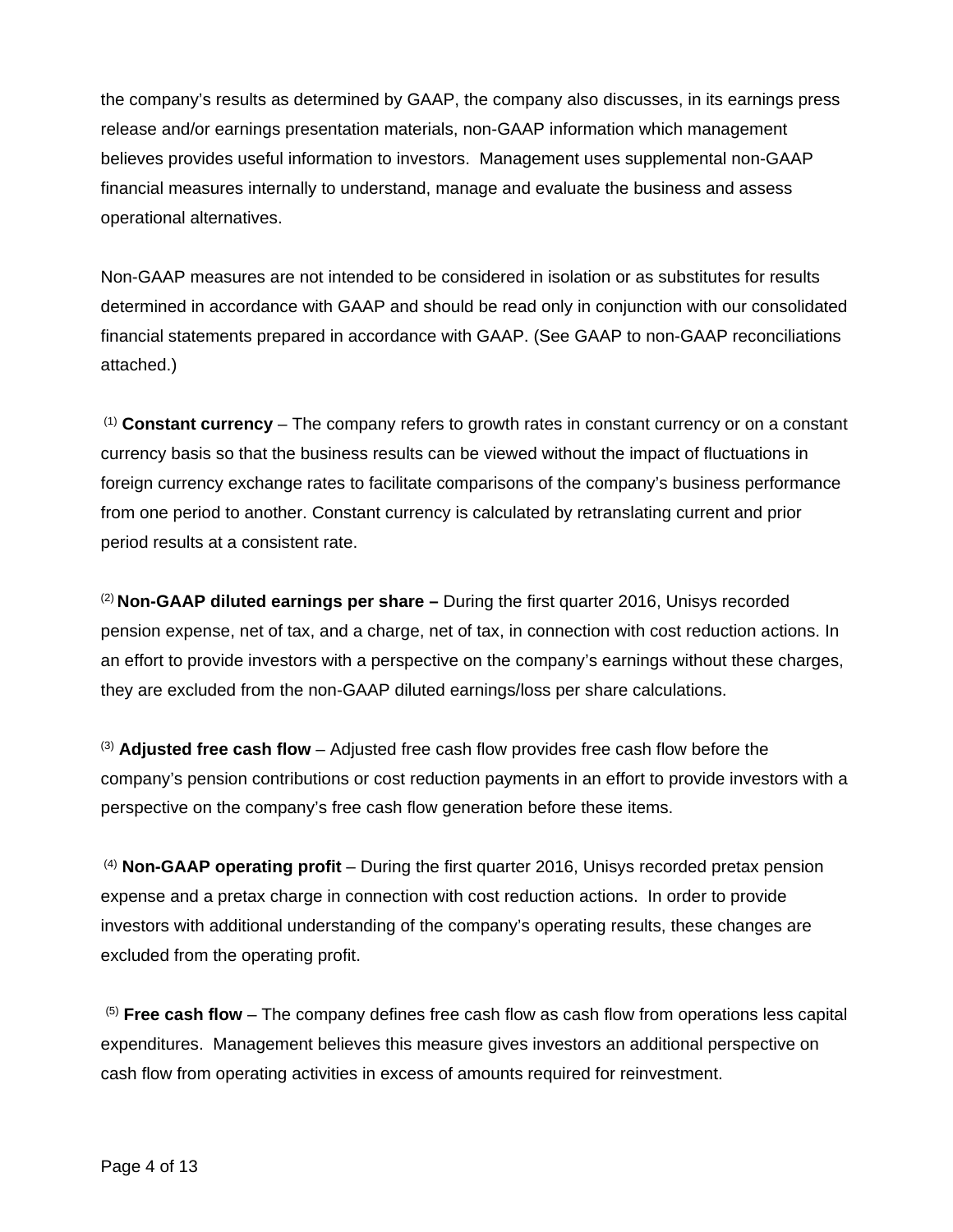#### **About Unisys**

Unisys is a global information technology company that works with many of the world's largest companies and government organizations to solve their most pressing IT and business challenges. Unisys specializes in providing integrated, leading-edge solutions to clients in the government, financial services and commercial markets. With more than 20,000 employees serving clients around the world, Unisys offerings include cloud and infrastructure services, application services, security solutions, and high-end server technology. For more information, visit www.unisys.com.

#### **Forward-Looking Statements**

Any statements contained in this release that are not historical facts are forward-looking statements as defined in the Private Securities Litigation Reform Act of 1995. Forward-looking statements include, but are not limited to, any projections of earnings, revenues, or other financial items; any statements of the company's plans, strategies or objectives for future operations; statements regarding future economic conditions or performance; and any statements of belief or expectation. All forward-looking statements rely on assumptions and are subject to various risks and uncertainties that could cause actual results to differ materially from expectations. Risks and uncertainties that could affect the company's future results include the company's ability to effectively anticipate and respond to volatility and rapid technological innovation in its industry; the company's ability to improve margins in its services business; the company's ability to sell new products while maintaining its installed base in its technology business; the company's ability to access financing markets to refinance its outstanding debt; the company's ability to realize anticipated cost savings and to successfully implement its cost reduction initiatives to drive efficiencies across all of its operations; the company's significant pension obligations and requirements to make significant cash contributions to its defined benefit plans; the company's ability to attract, motivate and retain experienced and knowledgeable personnel in key positions; the risks of doing business internationally when a significant portion of the company's revenue is derived from international operations; the potential adverse effects of aggressive competition in the information services and technology marketplace; the company's ability to retain significant clients; the company's contracts may not be as profitable as expected or provide the expected level of revenues; cybersecurity breaches could result in significant costs and could harm the company's business and reputation; a significant disruption in the company's IT systems could adversely affect the company's business and reputation; the company may face damage to its reputation or legal liability if its clients are not satisfied with its services or products; the performance and capabilities of third parties with whom the company has commercial relationships; the adverse effects of global economic conditions, acts of war, terrorism or natural disasters; contracts with U.S. governmental agencies may subject the company to audits, criminal penalties, sanctions and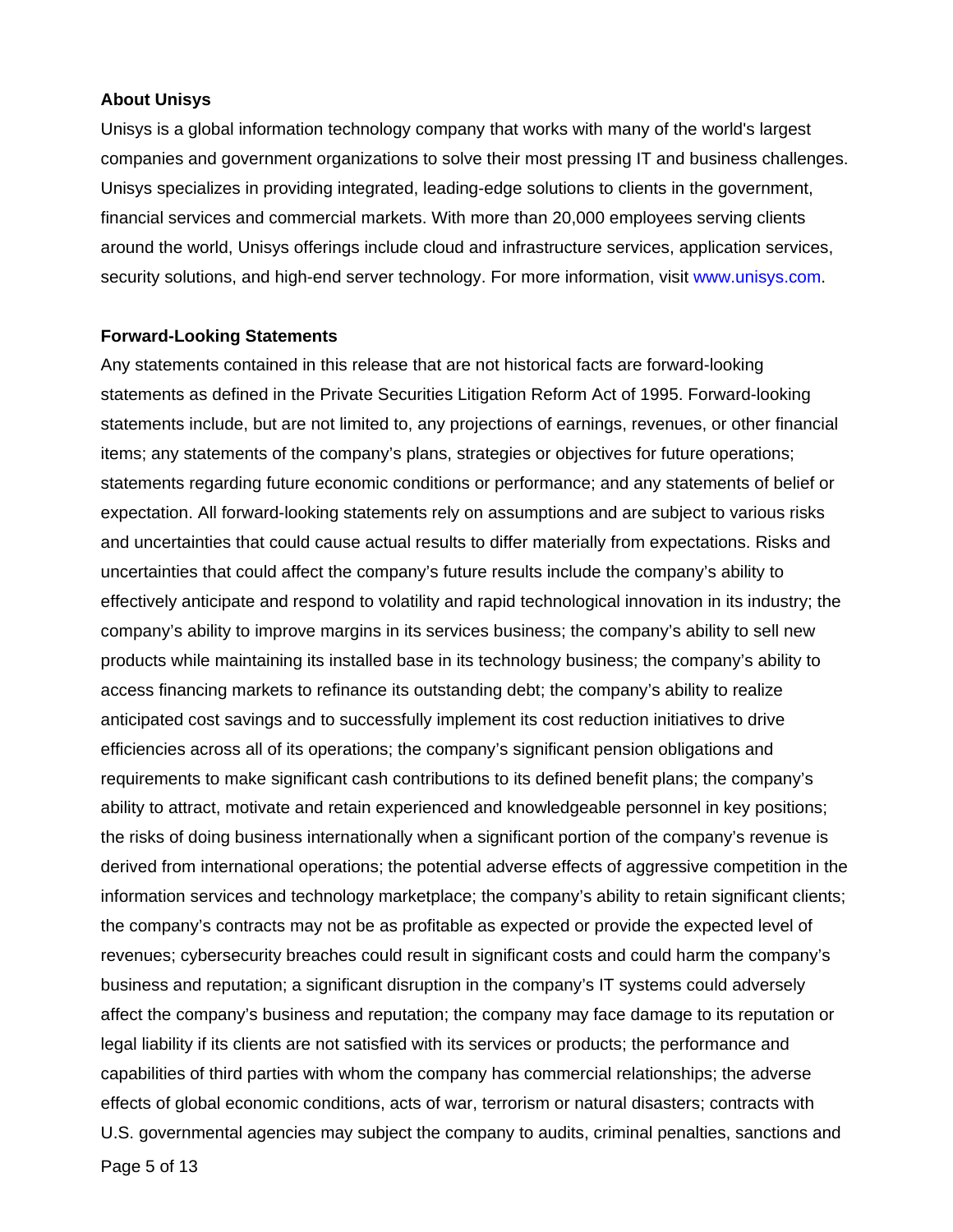other expenses and fines; the potential for intellectual property infringement claims to be asserted against the company or its clients; the possibility that pending litigation could affect the company's results of operations or cash flow; the business and financial risk in implementing future dispositions or acquisitions; and the company's consideration of all available information following the end of the quarter and before the filing of the Form 10-Q and the possible impact of this subsequent event information on its financial statements for the reporting period. Additional discussion of factors that could affect the company's future results is contained in its periodic filings with the Securities and Exchange Commission. The company assumes no obligation to update any forward-looking statements.

**####** 

#### RELEASE NO.: 0421/9418

Unisys and other Unisys products and services mentioned herein, as well as their respective logos, are trademarks or registered trademarks of Unisys Corporation. Any other brand or product referenced herein is acknowledged to be a trademark or registered trademark of its respective holder.

UIS-Q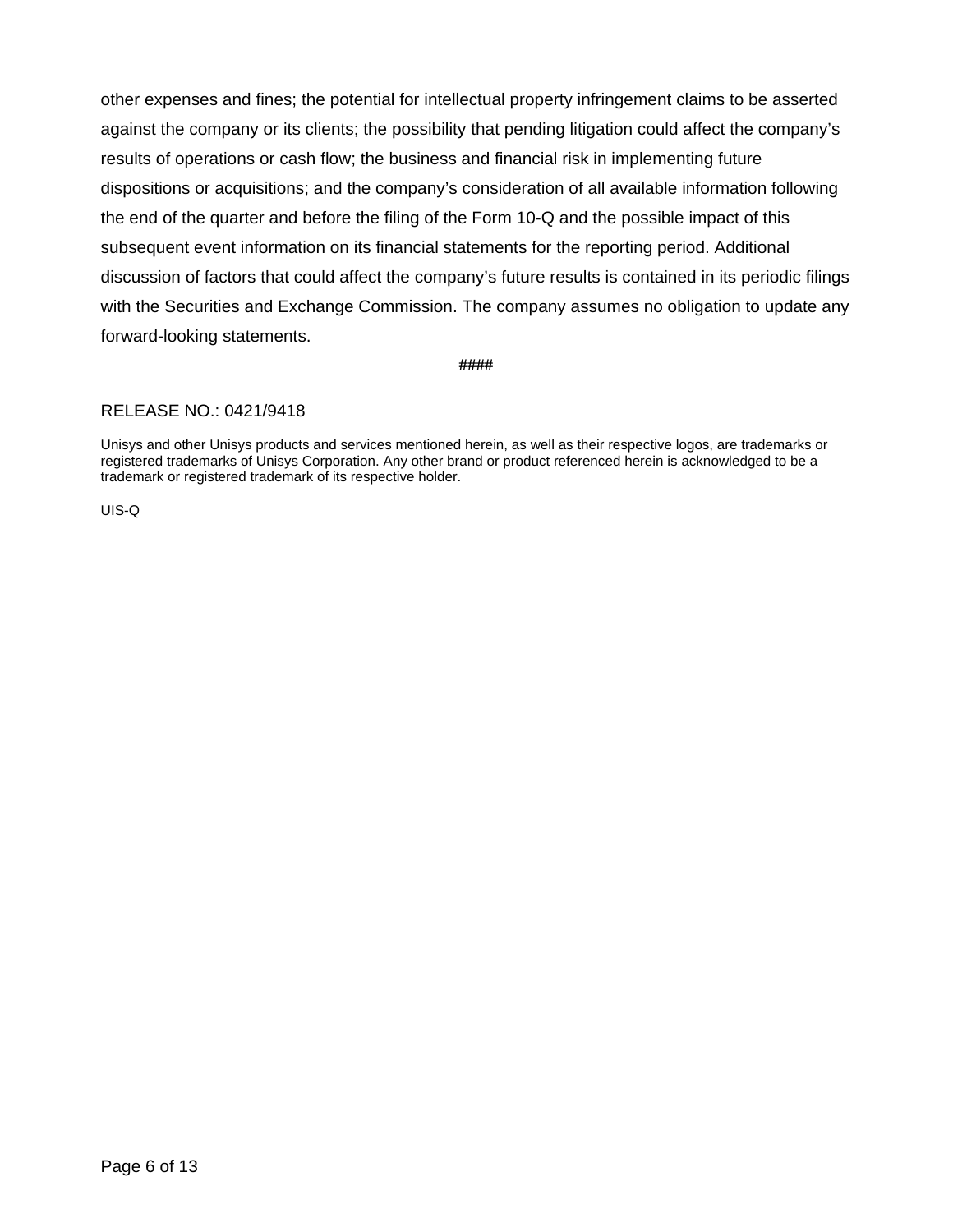### UNISYS CORPORATION CONSOLIDATED STATEMENTS OF INCOME (Unaudited)

(Millions, except per share data)

|                                                                               | Three Months<br>Ended March 31<br>. _ _ _ _ _ _ _ _ _ _ _ _ _ |                                       |
|-------------------------------------------------------------------------------|---------------------------------------------------------------|---------------------------------------|
|                                                                               | 2016 2015                                                     |                                       |
| Revenue<br>Services<br>Technology                                             |                                                               | $$595.1$ $$639.0$<br>71.7 82.2        |
| Costs and expenses                                                            | ---------                                                     | --------<br>666.8 721.2               |
| Cost of revenue:<br>Services<br>Technology                                    | 34.6                                                          | 533.7 564.3<br>39.9                   |
| Selling, general and<br>administrative<br>Research and development            | 16.0                                                          | 568.3 604.2<br>110.1 128.8<br>18.2    |
|                                                                               | . <u>.</u> .<br>694.4<br>. <u>.</u> .                         | --------<br>751.2                     |
| Operating loss                                                                |                                                               | $(27.6)$ $(30.0)$                     |
| Interest expense<br>Other income (expense), net                               | 4.4<br>$(1.2)$ 4.9                                            | 2.6<br>--------                       |
| Loss before income taxes<br>Provision for income taxes                        | 5.5<br>. <u>.</u>                                             | $(33.2)$ $(27.7)$<br>13.3<br>-------- |
| Consolidated net loss<br>Net income attributable                              |                                                               | $(38.7)$ $(41.0)$                     |
| to noncontrolling interests<br>Net loss attributable<br>to Unisys Corporation |                                                               | $1.2$ 2.2                             |
| common shareholders                                                           | ========       ========                                       | $( $39.9)$ $ ($43.2)$                 |
| Loss per common share attributable<br>to Unisys Corporation<br>Basic          | (S, 80)                                                       | (S, 87)                               |
| Diluted                                                                       | ========<br>.80)<br>(\$<br>========                           | ========<br>(S<br>.87)<br>========    |
| Shares used in the per share<br>computations (thousands):<br>Basic<br>Diluted | 50,004<br>50,004                                              | 49,821<br>49,821                      |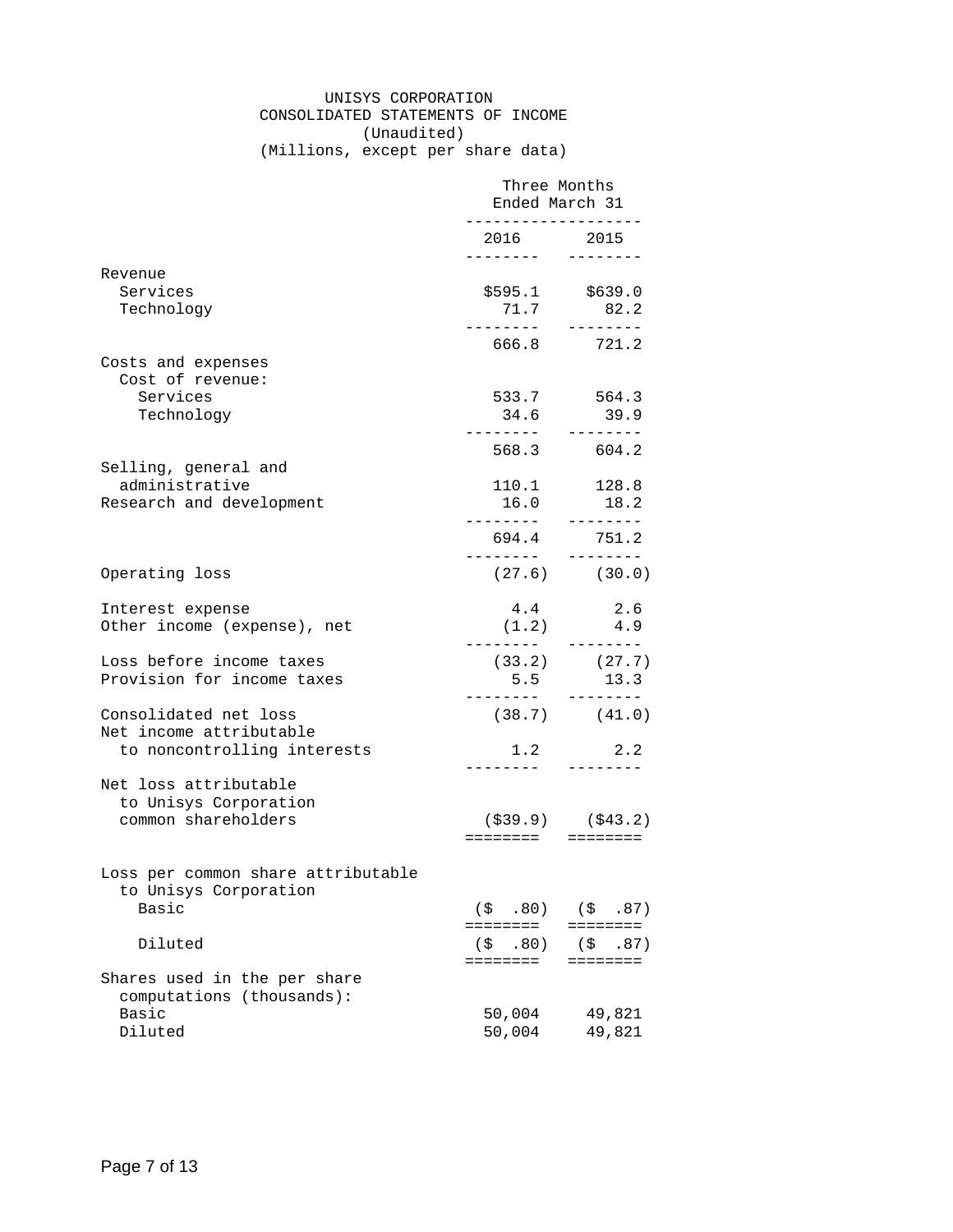#### UNISYS CORPORATION SEGMENT RESULTS (Unaudited) (Millions)

|                                                                         |                                                                                  | Elimi-<br>$- - - - - - - - -$ |                                                       | Total nations Services Technology                                       |
|-------------------------------------------------------------------------|----------------------------------------------------------------------------------|-------------------------------|-------------------------------------------------------|-------------------------------------------------------------------------|
| Three Months Ended<br>March 31, 2016<br>__________________              |                                                                                  |                               |                                                       |                                                                         |
| Customer revenue<br>Intersegment                                        | \$666.8                                                                          |                               | $(55.6)$ -                                            | $$595.1$ $$71.7$<br>5.6<br>--------                                     |
| Total revenue                                                           | ========                                                                         |                               | $$666.8$ (\$5.6) \$595.1 \$77.3<br>========  ======== | <b>EEEEEEEE</b>                                                         |
| Gross profit percent 14.8%                                              | $\begin{array}{cccccccccccccc} = & = & = & = & = & = & = & = & = & \end{array}$  |                               | $14.2%$ $48.6%$<br>========                           | $=$ = = = = = = =                                                       |
| Operating profit<br>(loss) percent                                      | (4.1)<br>$\begin{array}{cccccccccc} = & = & = & = & = & = & = & = & \end{array}$ |                               | $0.7%$ 18.1%                                          |                                                                         |
| Three Months Ended<br>March 31, 2015                                    |                                                                                  |                               |                                                       |                                                                         |
| . _ _ _ _ _ _ _ _ _ _ _ _ _ _ _ _ _<br>Customer revenue<br>Intersegment | \$721.2                                                                          |                               | $( $6.7)$ -                                           | $$639.0$ $$82.2$<br>6.7                                                 |
| Total revenue                                                           | ========                                                                         | ========                      | \$721.2 (\$6.7) \$639.0 \$88.9<br>========            | $\begin{array}{cccccccccc} = & = & = & = & = & = & = & = & \end{array}$ |
| Gross profit percent 16.2%                                              | $=$ = = = = = = =                                                                |                               | $14.1$ % $49.6$ %<br>========                         | $=$ = = = = = = =                                                       |
| Operating profit<br>(loss) percent                                      | (4.2)<br>$=$ = = = = = = =                                                       |                               | ========                                              | $(1.3)$ 5.2                                                             |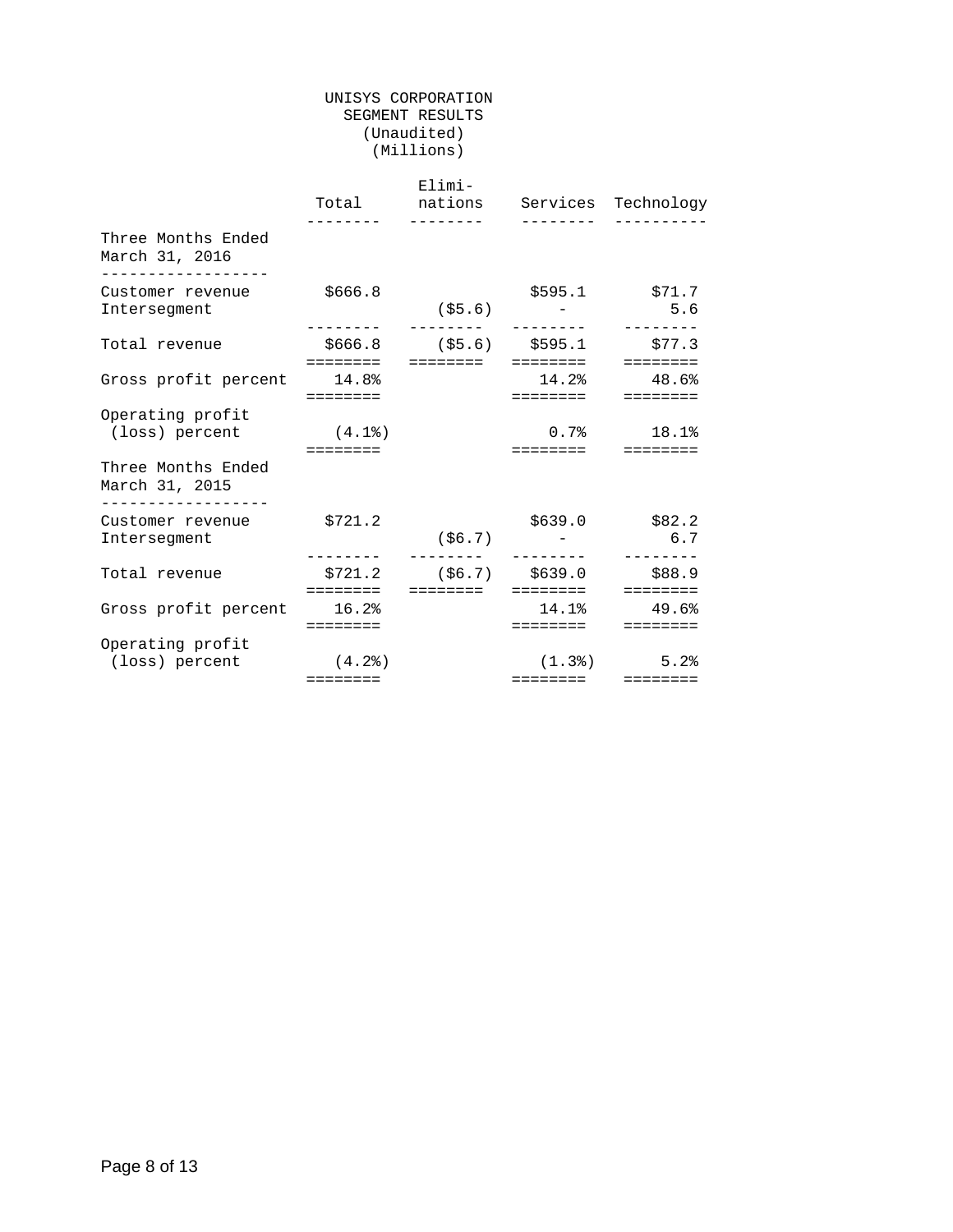#### UNISYS CORPORATION CONSOLIDATED BALANCE SHEETS (Unaudited) (Millions)

|                                                            | 2016                            | March 31, December 31,<br>$2015 *$ |
|------------------------------------------------------------|---------------------------------|------------------------------------|
| Assets                                                     |                                 |                                    |
| Current assets                                             |                                 |                                    |
| Cash and cash equivalents                                  | \$513.8                         | \$365.2                            |
| Accounts and notes receivable, net<br>Inventories          | 520.8                           | 581.6                              |
| Parts and finished equipment                               | 18.8                            | 20.9                               |
| Work in process and materials<br>Prepaid expense and other | 27.7                            | 22.9                               |
| current assets                                             | 125.9                           | 120.9                              |
| Total                                                      |                                 |                                    |
| Properties                                                 | 891.1                           | 876.6                              |
| Less accumulated depreciation                              |                                 |                                    |
| and amortization                                           | 739.0                           | 722.8<br>-----------               |
| Properties, net                                            | 152.1                           | 153.8<br>----------                |
| Outsourcing assets, net                                    | 190.1                           | 182.0                              |
| Marketable software, net                                   |                                 | 136.5 138.5                        |
| Prepaid postretirement assets                              | 57.4                            | 45.1                               |
| Deferred income taxes                                      | 133.3                           | 127.4                              |
| Goodwill                                                   | 179.4                           | 177.4                              |
| Other long-term assets                                     | 209.3                           | 194.3                              |
| Total                                                      |                                 | $$2,265.1$ $$2,130.0$              |
| Liabilities and deficit                                    | =====================           |                                    |
| Current liabilities                                        |                                 |                                    |
| Notes payable                                              | \$65.7                          | 65.8                               |
| Current maturities of long-term debt                       | 11.1                            | 11.0                               |
| Accounts payable                                           | 216.0                           | 219.3                              |
| Deferred revenue                                           | 343.5                           | 335.1                              |
| Other accrued liabilities                                  | 309.2<br>. <u>.</u>             | 329.9<br>----------                |
| Total                                                      | 945.5<br>-----------            | 961.1<br>-----------               |
| Long-term debt                                             | 388.2                           | 233.7                              |
| Long-term postretirement liabilities                       | 2,070.4                         | 2, 111.3                           |
| Long-term deferred revenue                                 | 131.4                           | 123.3                              |
| Other long-term liabilities                                | 83.9                            | 79.2                               |
| Commitments and contingencies                              |                                 |                                    |
| Total deficit                                              | (1, 354.3)<br>_ _ _ _ _ _ _ _ _ | (1, 378.6)<br>----------           |
| Total                                                      | \$2,265.1<br>==========         | \$2,130.0<br>==========            |
|                                                            |                                 |                                    |

\* Certain amounts have been reclassified to conform with the 2016 presentation.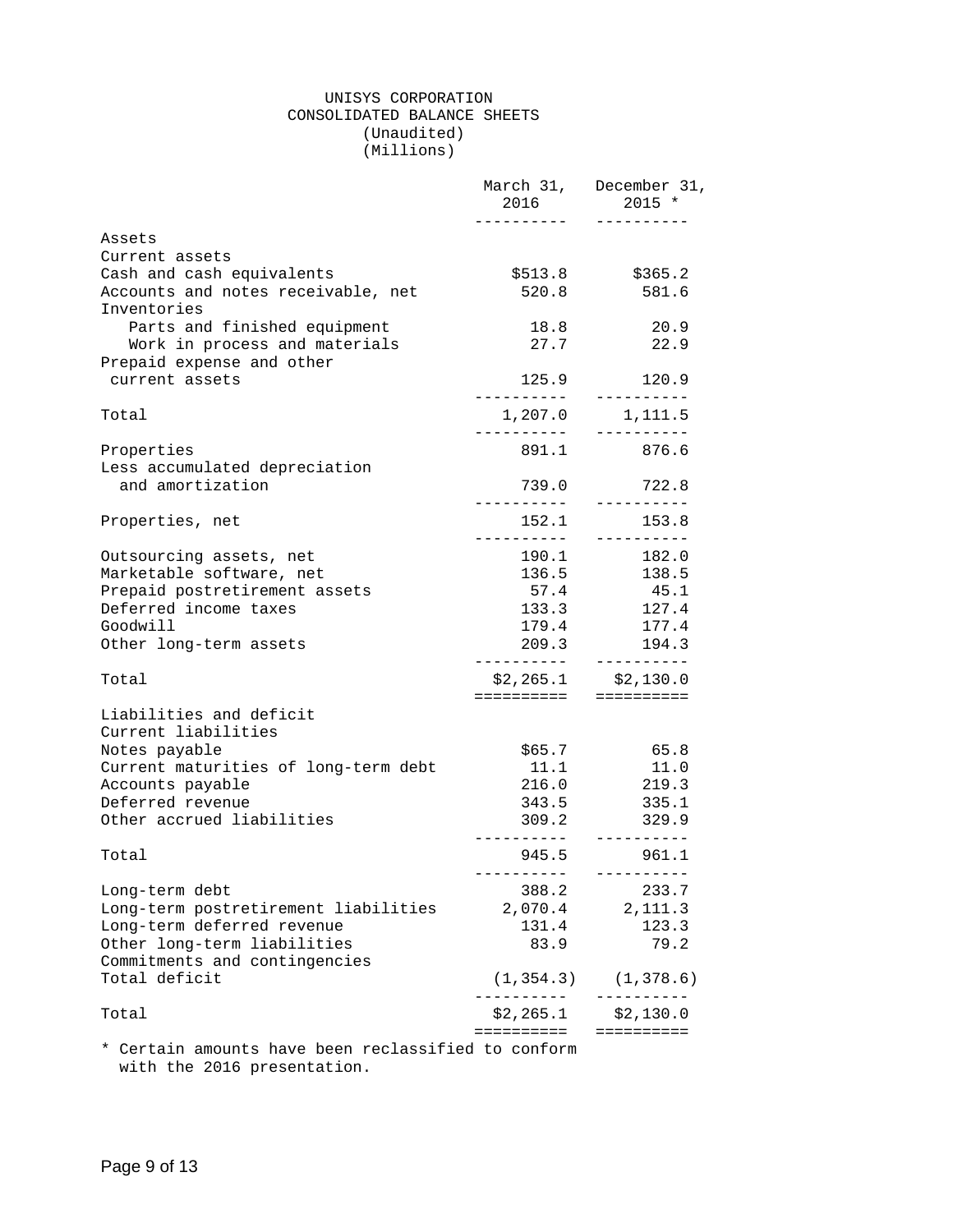#### UNISYS CORPORATION CONSOLIDATED STATEMENT OF CASH FLOWS (Unaudited)

(Millions)

|                                                                            | Three Months Ended<br>$\frac{\text{March}}{\text{1}}$ |                                |
|----------------------------------------------------------------------------|-------------------------------------------------------|--------------------------------|
|                                                                            | $-2016$ $-2015$                                       |                                |
| Cash flows from operating activities                                       |                                                       |                                |
| Consolidated net loss<br>Add (deduct) items to reconcile consolidated loss |                                                       | $($ \$38.7) (\$41.0)           |
| to net cash provided by (used for) operating activities:                   |                                                       |                                |
| Foreign currency transaction loss                                          | 0.1                                                   |                                |
| Non-cash interest expense                                                  | 0.7                                                   |                                |
| Employee stock compensation                                                | 3.2                                                   | 4.4                            |
| Depreciation and amortization of properties                                | 9.6                                                   | 11.7                           |
| Depreciation and amortization of                                           |                                                       |                                |
| outsourcing assets                                                         | 11.1                                                  | 12.7                           |
| Amortization of marketable software                                        |                                                       | 16.4 16.3                      |
| Other non-cash operating activities                                        |                                                       | $0.3$ (0.1)                    |
| Disposals of capital assets<br>Pension contributions                       | 0.3                                                   | 1.4                            |
| Pension expense                                                            |                                                       | $(31.6)$ $(38.7)$<br>20.3 27.9 |
| Increase in deferred                                                       |                                                       |                                |
| income taxes, net                                                          |                                                       | $(6.9)$ $(4.4)$                |
| Decrease in receivables, net                                               |                                                       | 69.4 106.8                     |
| Increase in inventories                                                    |                                                       | $(1.9)$ $(15.1)$               |
| Decrease in accounts payable                                               |                                                       |                                |
| and other accrued liabilities                                              | $(35.2)$ $(106.4)$                                    |                                |
| Increase (decrease) in other liabilities                                   | $3.4$ (11.1)                                          |                                |
| Decrease (increase) in other assets                                        | $---3.7$ $---(7.7)$                                   |                                |
| Net cash provided by (used for)                                            |                                                       |                                |
| operating activities                                                       | $-24.2$ $(43.3)$                                      |                                |
| Cash flows from investing activities                                       |                                                       |                                |
| Proceeds from investments                                                  | $1,365.0$ $1,153.4$                                   |                                |
| Purchases of investments                                                   | $(1, 367.8)$ $(1, 126.7)$                             |                                |
| Investment in marketable software                                          | $(14.3)$ $(16.7)$                                     |                                |
| Capital additions of properties                                            |                                                       | $(6.6)$ $(13.9)$               |
| Capital additions of outsourcing assets                                    | $(15.1)$ $(26.7)$                                     |                                |
| Other                                                                      | $(0.6)$ $1.5$                                         |                                |
| Net cash used for investing activities                                     | $(39.4)$ $(29.1)$                                     |                                |
| Cash flows from financing activities                                       |                                                       |                                |
| Proceeds from issuance of long-term debt                                   | 190.0                                                 |                                |
| Payments for capped call transactions                                      | (24.3)                                                |                                |
| Issuance costs relating to long-term debt                                  | (6.2)                                                 |                                |
| Payments of long-term debt                                                 | (0.7)                                                 | (0.3)                          |
| Proceeds from exercise of stock options                                    |                                                       | 3.5                            |
| Net cash provided by financing activities                                  | 158.8                                                 | 3.2                            |
| Effect of exchange rate changes on cash<br>and cash equivalents            | $-25.0$                                               | $-(-23.1)$                     |
| Increase (decrease) in cash and                                            |                                                       |                                |
| cash equivalents                                                           | 148.6                                                 | (92.3)                         |
| Cash and cash equivalents, beginning of                                    |                                                       |                                |
| period                                                                     | $-365.2$                                              | $-494.3$                       |
| Cash and cash equivalents, end of period                                   | \$513.8                                               | \$402.0                        |
|                                                                            |                                                       |                                |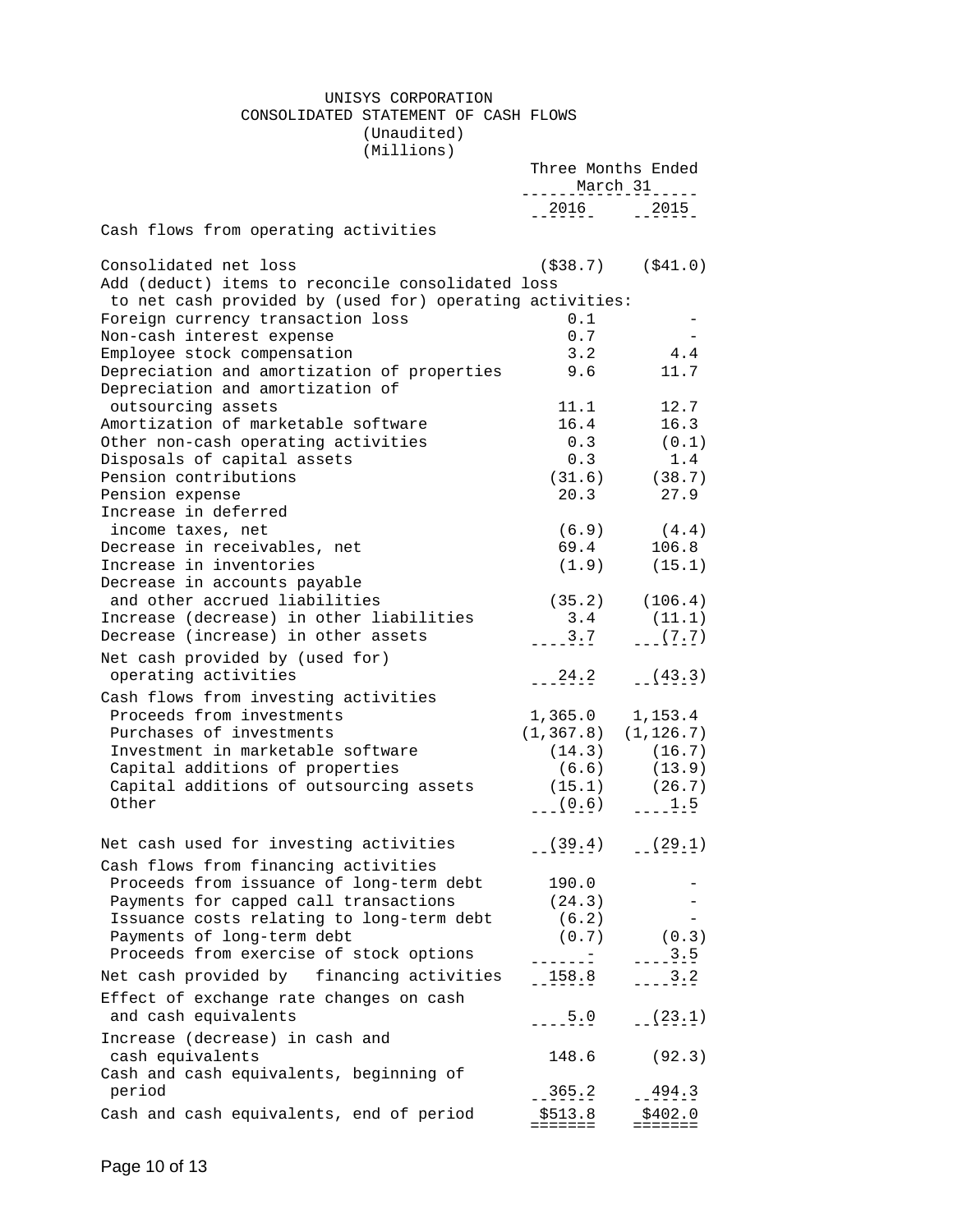|             | (1)                                                           |  |  |  |
|-------------|---------------------------------------------------------------|--|--|--|
|             | UNISYS CORPORATION                                            |  |  |  |
|             | RECONCILIATION OF SELECTED GAAP MEASURES TO NON-GAAP MEASURES |  |  |  |
| (Unaudited) |                                                               |  |  |  |
|             | .                                                             |  |  |  |

(Millions, except per share data)

|                                                                                                        | Three Months<br>Ended March 31     |                                              |
|--------------------------------------------------------------------------------------------------------|------------------------------------|----------------------------------------------|
|                                                                                                        | 2016 2015                          |                                              |
| GAAP net loss<br>attributable to Unisys Corporation                                                    |                                    |                                              |
| common shareholders                                                                                    |                                    | $($ \$39.9) $($ \$43.2)                      |
| Cost reduction expense, net of tax                                                                     | 24.7                               | 0.0                                          |
| Pension expense, net of tax                                                                            | $---20.6$ $---27.4$                |                                              |
| Non-GAAP net income (loss)<br>attributable to Unisys Corporation<br>common shareholders                |                                    | $5.4$ (15.8)                                 |
| Add interest expense on<br>convertible notes                                                           | $0.7 - 0.0$                        |                                              |
| Non-GAAP net income (loss)<br>attributable to Unisys<br>Corporation for diluted<br>earnings per share  |                                    | $$6.1$ (\$15.8)<br>======= =========         |
| Weighted average                                                                                       |                                    |                                              |
| shares (thousands)                                                                                     |                                    | 50,004 49,821                                |
| Plus incremental shares from assumed conversion:<br>Employee stock plans<br>Convertible notes          | 134<br>$=-\frac{0}{2}$             | 0<br>0                                       |
| GAAP adjusted weighted                                                                                 |                                    |                                              |
| average shares                                                                                         | 50,138 49,821<br>======= ========= |                                              |
| Diluted earnings (loss) per share                                                                      |                                    |                                              |
| GAAP basis<br>GAAP net loss<br>attributable to Unisys<br>Corporation for diluted<br>earnings per share |                                    | $($ \$39.9) $($ \$43.2)                      |
| Divided by adjusted weighted<br>average shares                                                         |                                    | 50,004 49,821                                |
| GAAP loss per diluted share                                                                            |                                    | $(\xi$ .80) $(\xi$ .87)<br>======= ========= |
| Non-GAAP basis<br>Non-GAAP net income (loss)<br>attributable to Unisys<br>Corporation for diluted      |                                    |                                              |
| earnings per share                                                                                     |                                    | $$5.4$ ( $$15.8$ )                           |
| Divided by Non-GAAP adjusted<br>weighted average shares                                                | 50,138                             | 49,821                                       |
| Non-GAAP earnings (loss)<br>per diluted share                                                          | .11<br>Ş.                          | $(5 \t32)$                                   |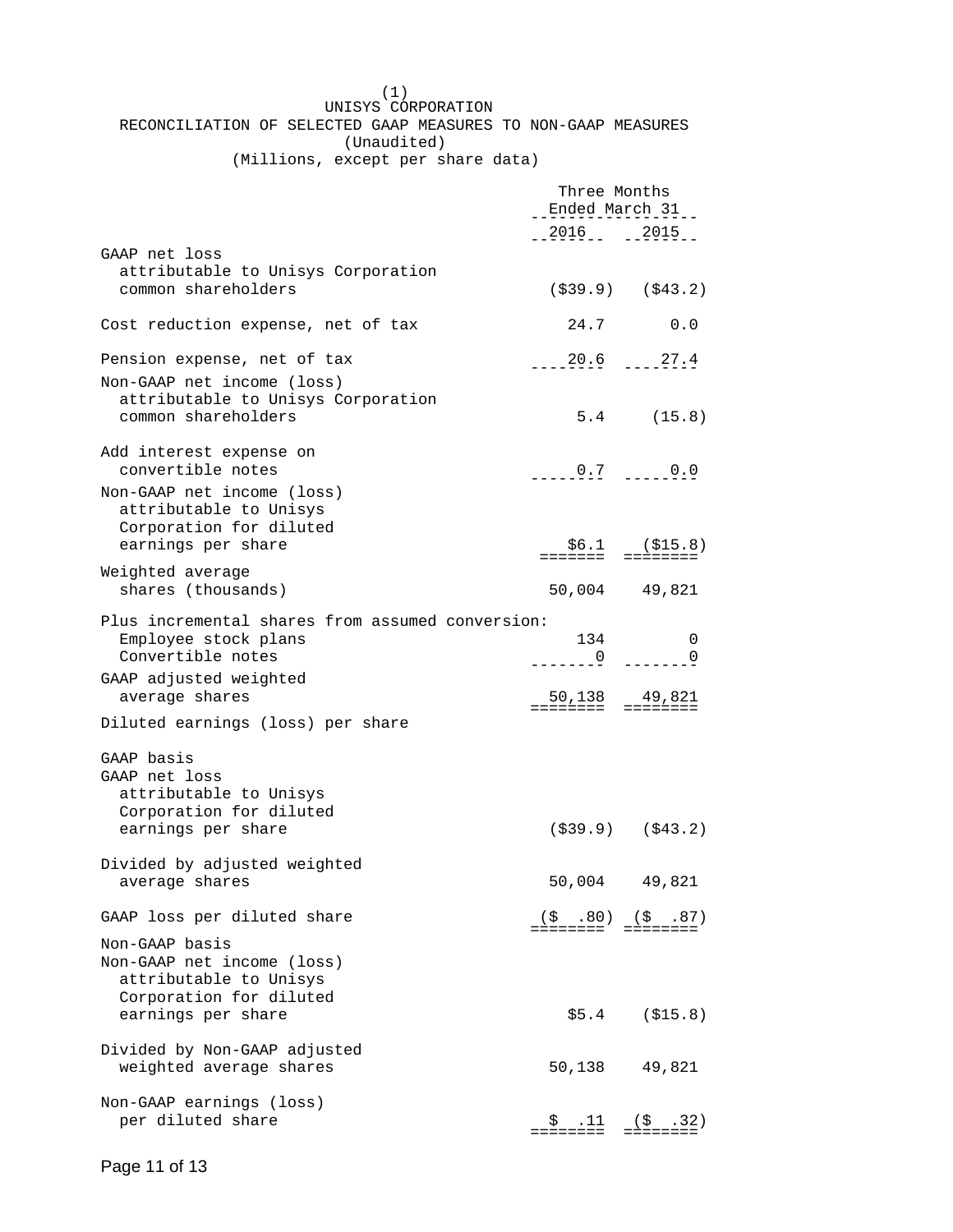#### (2) UNISYS CORPORATION RECONCILIATION OF GAAP OPERATING PROFIT TO NON-GAAP OPERATING PROFIT (Unaudited) (Millions)

|                                                                                 | Three Months<br>Ended March 31 |                                |
|---------------------------------------------------------------------------------|--------------------------------|--------------------------------|
|                                                                                 | 2016 2015                      |                                |
| GAAP operating loss                                                             | $(527.6)$ $(530.0)$            |                                |
| Cost reduction expense<br>FAS87 pension expense                                 |                                | $26.9$ 0.0<br>20.3 27.9        |
| Non-GAAP operating profit (loss)                                                |                                | $$19.6$ $($2.1)$               |
| Customer Revenue<br>GAAP operating loss %<br>Non-GAAP operating profit (loss) % | $$666.8$ $$721.2$              | $(4.1)$ $(4.2)$<br>2.9% (0.3%) |